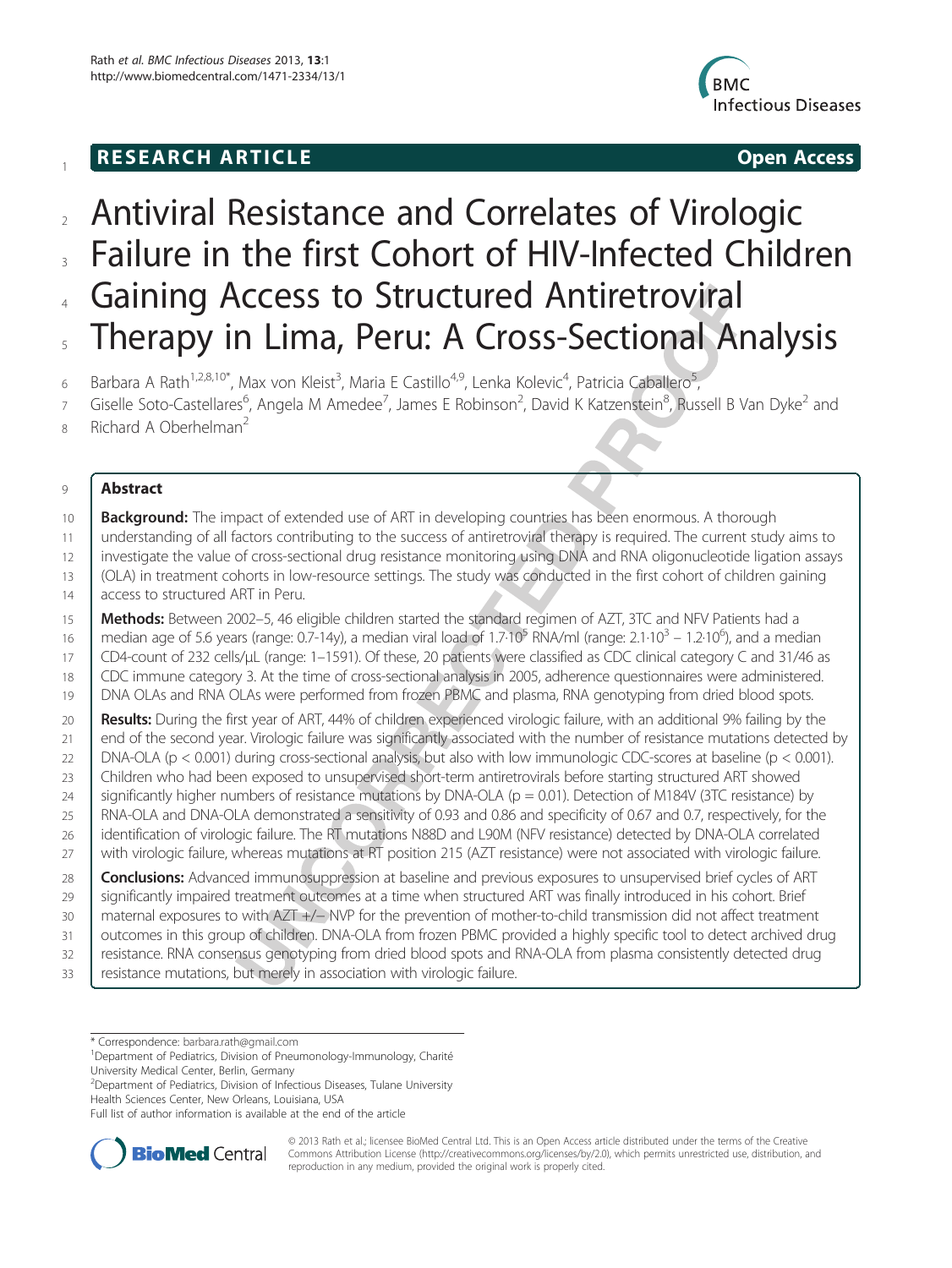#### 34 Background

 Antiretroviral therapy (ART) has, for the past years, increased the hope for survival of millions of people living with the human immunodeficiency virus (HIV) world- wide, adults as well as children. A clear survival advantage was achieved for HIV-infected patients with a dramatic decrease in new AIDS cases [[1\]](#page-10-0). Immune reconstitution ensues when viral replication can be suppressed success-fully over time [\[2](#page-10-0)].

 Once a first-line regimen has failed however, the rea- sons for such failure may be complex, including malnutri- tion and co-morbidities leading to poor absorption of medications. Lack of economic resources and education may further complicate the already difficult adherence to complex medication schedules [[3-11](#page-10-0)]. Some patients may have been pre-exposed to intermittent or erratic courses of antiretrovirals through aid programs, private activities and contacts abroad. HIV-infected children may have also been infected with a resistant maternal virus through mother-to-child transmission (MTCT) [\[12,13\]](#page-10-0). In resource- limited settings where medications for standard first-line ART medications are often purchased en bloc and large groups of patients are started on ART simultaneously, cross-sectional drug resistance testing may be particularly 58 useful.

 This study aims to test the value and feasibility of cross-sectional resistance testing as well as innovative tools to display disease progression or clinical/immuno- logical improvement in the first cohort of children star- ting ART in Peru. With Global Fund support, structured ART first became available in August 2002 to a select group of HIV-infected children at the Instituto Nacional de Salud del Niño (INSN) in Lima, based on the criteria established by the Guideline for the Management of the HIV-Infected Child by the Peruvian Ministry of Health (MINSA) [\[14-17](#page-10-0)].

 In contrast to a neonatal cohort starting ART several years later, the majority of patients in this first cohort at the INSN were school-age, had already progressed to AIDS when starting ART and were born before the broad introduction of prevention of mother-to-child transmi- ssion (pMTCT) programs in Peru [[18](#page-10-0)]. Therefore, most patients were considered ART-naive prior to starting the Peruvian standard first-line regimen, consisting azidothy-78 midine (AZT, 100 mg/m<sup>2</sup> every 12 hours) with lamivudine (3TC, 4 mg/Kg. every 12 hours) and nelfinavir (NFV, 25 mg/Kg. every 8 hours) [[17](#page-10-0)].

 At the time of introduction of ART in Peru, access to drug resistance testing was still limited. To save cost, alter- native testing methodologies and transportation moda- lities were sought, such as the Oligonucleotide Ligation Assay (OLA) [\[19-21\]](#page-10-0) and filter cards for the transporta-tion of blood samples as dried spots [\[22](#page-10-0)[-26\]](#page-11-0).

87 The aims of the study were:

- 1. To determine the prevalence of antiretroviral drug 88 resistance in children with virologic failure versus no 89 virologic failure. 90
- 2. To evaluate the sensitivity of the DNA-OLA from 91 frozen peripheral blood mononuclear cells (PBMC) as 92 compared to the OLA from virion RNA (plasma) and 93 RNA consensus sequencing from dried blood spots. 94
- 3. To determine factors associated with virologic failure 95 and drug resistance development. 96
- 4. To design a simple and integrative display of clinical/ 97 immunological progression of HIV disease after ART 98 initiation. 99

| <b>Methods</b><br>OC |
|----------------------|
|----------------------|

### Patient Population and Study Procedures 101

From 2002–2005, study participants had undergone stand- 102 ard medical procedures and routine HIV medical care at 103 the Infectious Diseases Service at the INSN. According to 104 the MINSA Guideline for the Management of the HIV- 105 Infected Children, CD4+counts had been determined every 106 3 months, and viral load every 6 months at the Peruvian 107 National Institutes of Health (Instituto Nacional del Salud, 108 INS) [\[16\]](#page-10-0). Antiretroviral therapy for eligible patients was 109 provided free of charge by the MINSA. Eligibility criteria 110 for ART provided by the Peruvian Ministry of Health 111 included: Established perinatal HIV infection<sup>a</sup> and age  $<$  112 18 months, or age >18 months and CDC immune category 113 2 or 3. Exceptions were planned for asymptomatic patients 114 with a rapid decline in CD4+ or viral load >100,000cp/ml 115 (or  $>10,000-20,000$  in those  $> 30$  months) [\[16\]](#page-10-0). Ethics ap- 116 proval was obtained by the respective institutional review 117 boards (IRB) in the US and Peru. 118

For the cross-sectional analysis in 2005, all eligible sub- 119 jects undergoing ART according to the MINSA program 120 who agreed to participate and whose parents/guardians 121 had signed the informed consent, were included. Basic cli- 122 nical and virologic parameters from the start of ART in the 123 individual patient until the date of testing were extracted 124 from routine medical records and laboratory reports (viral 125 load and CD4 testing data). Additional parameters were 126 obtained, such as CDC stage [\[27\]](#page-11-0), opportunistic and other 127 infections, medication and dosing information, and adverse 128 events attributable to ART. A previously published standar- 129 dized adherence questionnaire (PACTG P1042S) was used 130 at the time of cross-sectional analysis to systematically 131 measure adherence based on information provided by pa- 132 rents and caregivers [\[28,29\]](#page-11-0). 133

At the time of the first regular follow-up visit after entry 134 into the study, routine blood sampling was again per- 135 formed at the INS. In addition, 5 ml of citrated blood were 136 collected from study participants for resistance testing. In 137 addition, two Guthrie filter cards were collected with 4 ca- 138 pillary blood spots (finger prick) of 50 uL each. 139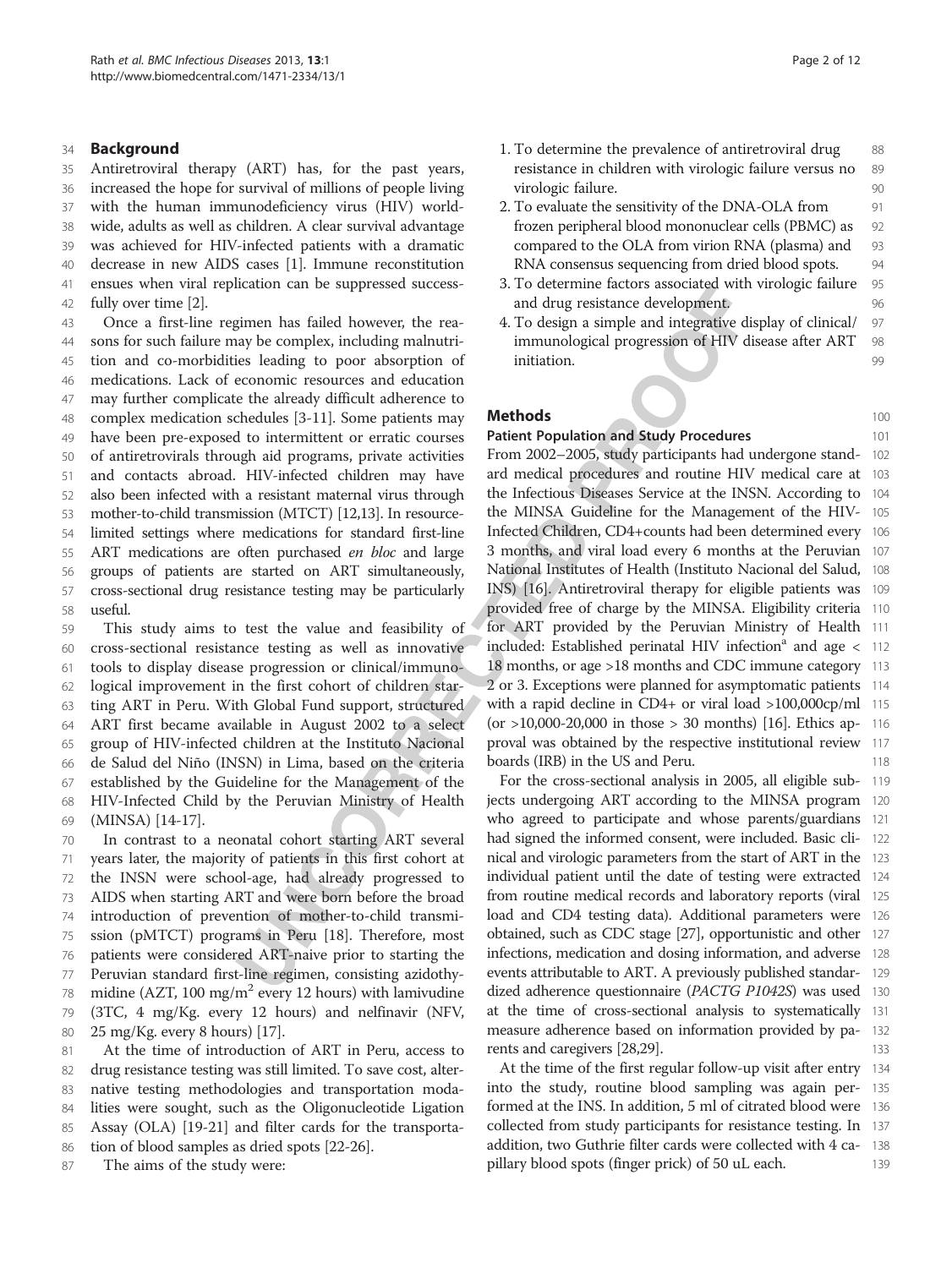#### 140 Virologic testing

 Ficoll-Hypaque centrifugation and separation of the citrated blood was performed at the PRISMA laboratory in Lima. Plasma and PBMC were immediately stored se-144 parately at -20C and shipped on dry ice to the Tulane and LSU PACTU laboratory for RNA and DNA extraction. Viral loads in plasma were quantified by real-time RT-PCR as described [[30\]](#page-11-0).

 The OLA was conducted according to the NIH protocol for mutations at HIV-1B protease positions D30N, I50V, V82A, V82S, V82T, I84V, N88D, and L90M as well as re- verse transcriptase positions K103N, Y181C, K65R, T215F, T215Y, M184V, and Q151M [[21](#page-10-0),[31](#page-11-0)]. Dried Blood Spots (DBS) collected on Guthrie cards were stored at room temperature to be shipped to the Stanford Center for AIDS Research for consensus RNA sequencing [\[32\]](#page-11-0).

#### 156 Definition of virologic failure

 For the purposes of the study, virologic failure was defined by two or more consecutive HIV RNA measure- ments above the detection limit (400cp/ml), 4 – 6 months after the initiation of ART therapy in patients where ≥ 2 viral load measurements were available. In patients P016T, P021T, P041T, P053T and P057T only two viral load measurements were available in total. These patients all showed signs of virologic failure indi-165 cated by HIV RNA measurements > 400cp/ml > 10 months after treatment initiation.

#### 167 Sample size calculation

 $168$  We assessed the population size N needed for assessing 169 differences in resistance development between patients 170 failing ART and those successfully treated.

 We assumed that 50% of patients would eventually 172 fail ART  $P$  (failure) = 0.5 and that those failing ART would with 90% probability develop drug resistance P (res. |failure) = 0.9.

175 Conversely, successfully treated patients may with 10% 176 probability develop resistance  $P$  (res. sucess) = 0.1. We 177 can therefore compute the expected number of patients 178 with failure and resistance a =  $P$ (res. |failure) $\bullet P$ (failure) $\bullet N$ , 179 with failure and no resistance  $b = (1-P(res. |failure)) \cdot P$ 180 (failure) $\bullet N$ , with no failure and resistance  $c = P$ (res. | 181 success) $\bullet$ (1-P (failure)) $\bullet$ N and with no failure and no 182 resistance  $d = (1-P(res. |success)) \cdot 1-P(failure)) \cdot N$ .

According to Fisher's exact statistics 
$$
p = \frac{\binom{a+b}{a}\binom{c+d}{c}}{\binom{N}{a+c}}
$$

184 for the underlying contingency table, we could show signifi-185 cance at the 5% level ( $p \le 0.05$ ) for a sample size of  $N = 12$ . 186 For values  $P$ (res. |failure) = 0.8,  $P$ (res. |failure) = 0.7 and 187 P(res.  $|$ failure) = (1-P(res.  $|$ sucess)) population sizes of N =

188 12 and  $N = 22$  would be required.

183

### Rates of clinical/immunological progression 189

For the purpose of this analysis, CDC categories were ap- 190 plied in a novel way, assigning new CDC categories at each 191 assessment time point ignoring previous CDC scores. 192

The rates of clinical and immunological progression  $r<sub>C</sub>$  193 and  $r_I$  respectively (average change of CDC score per 194 year throughout the study population) were computed 195 with the following formula 196

$$
\begin{pmatrix} r_I \\ r_C \end{pmatrix} = \begin{pmatrix} \sum_{m_I} \ddot{F}_{m,I} \ddot{n} m_I \\ \sum_{m_C} F_{m,C} \ddot{n} m_C \end{pmatrix}
$$
, where  $m_I$  and  $m_C$  denote

the magnitude (number of scores) of change observed and 198  $F_{m,l}$  and  $F_{m,C}$  the fractions that have changed by that mag- 199 nitude within a certain time interval. For our evaluation, 200 we computed the rates of immunological and clinical pro- 201 gressionfrom enrolment throughout years 1, 2 and and 202  $beyond (> = 3)$ . 203

### Assessment of the nutritional status using standard 204 scores (Z-scores) 205

Malnutrition in the study population was assessed in 206 terms of standard scores (z-scores) of child weight at en- 207 rolment in relation to the WHO reference weight [[33](#page-11-0)]. 208 The standard scores are defined by  $z = \frac{x-\mu}{\sigma}$ , where x 209 represents the child's weight and  $μ$  and  $σ$  denote the aver- 210 age weight within the child's age category based on the 211 WHO reference and standard deviation, respectively [[33](#page-11-0)]. 212 A standard score of  $z = -2$  therefore denotes that the 213 child's weight is two standard deviations below average 214 (i.e.  $x = \mu - 2\sigma$ ). 215

### Results 216

#### **Demographics** 217

A total number of 46 children were enrolled between 218 September 2002 and March 2005. Median age at enrol- 219 ment was 5.6 years (range: 0.7-14y). The median viral load 220 at enrolment was  $1.7·10^5$  RNA/ml (range:  $2.1·10^3 - 1.2·10^6$ ) 221 and the median CD4-count was 232 cells/μL (range: 1– 222 1591). Notably, five children had CD4 counts below 10 223 cells/μL. The median weight at enrolment was 18 kg 224 (range: 5.5-45). Notably, 43/46 (93%) had negative z-scores 225 for child weight compared to the WHO reference corre- 226 sponding age group [\[33\]](#page-11-0), indicating evidence of malnutri- 227 tion in this cohort. The median z-score was −2 (range: 228 -4 to 0). CDC clinical categories (according to the 1994 229 Revised Classification System for HIV Infection in Chil- 230 dren [\[27](#page-11-0)]) were attributed to each patient at baseline and 231 again with each follow-up visit. Seven children were classi- 232 fied as clinical category N (not symptomatic), 4 children 233 fell into clinical category A (mildly symptomatic), 15 were 234 in category B (moderately symptomatic) and 20 were in 235 category C (severely symptomatic). Notably, eight children 236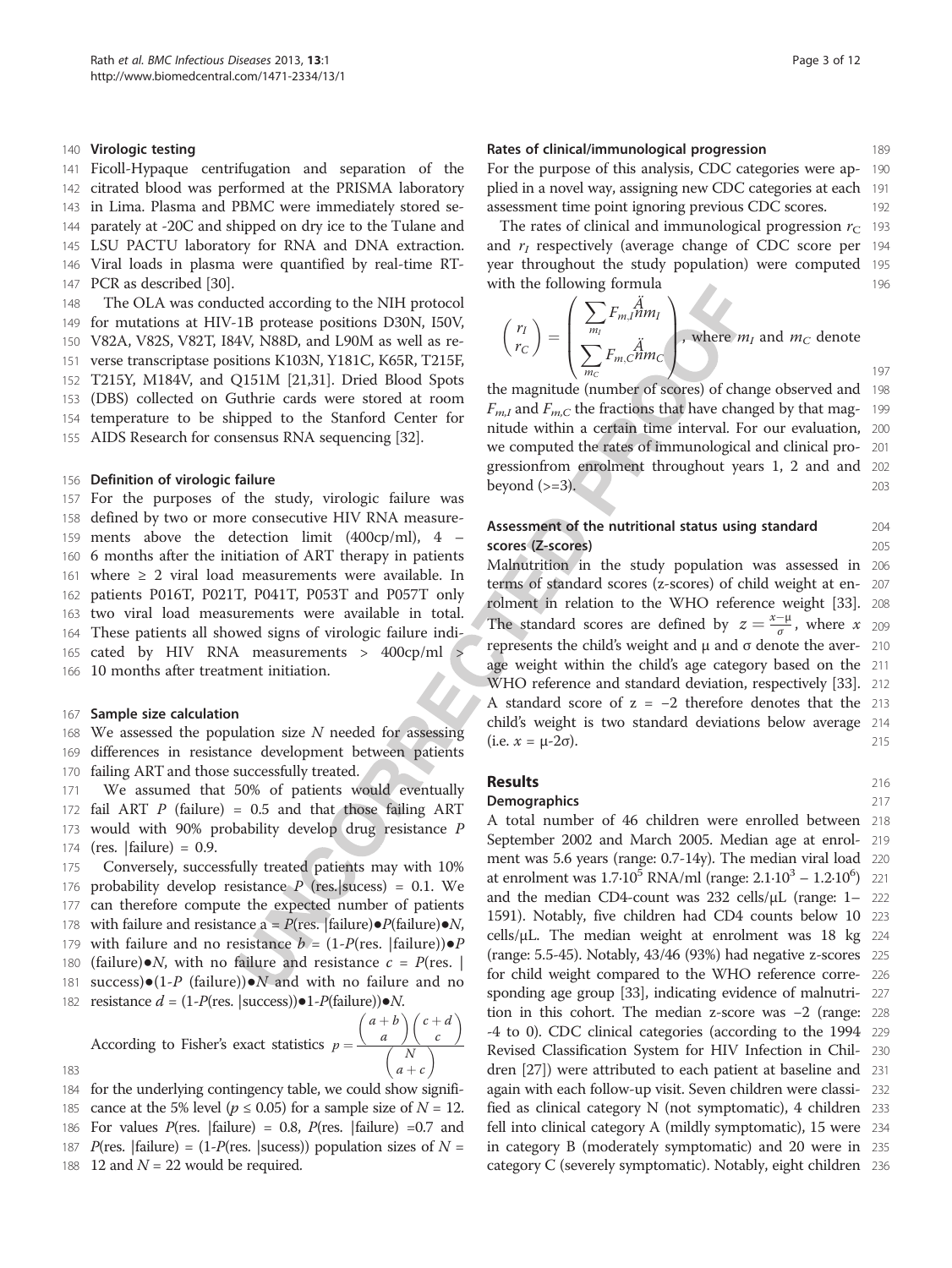(17%) were co-infected with active tuberculosis at enrol- ment. Children were also staged with respect to immune categories, according to the 1994 CDC classification system [[27](#page-11-0)]. Four children were in category 1, 11 were in category 2, and 31 fell into category 3. Basic demographic charac-T1 242 teristics are displayed in Table 1.

 Vertical HIV transmission was the mode of infection for all but two children, who were infected by blood transfusion. Seven mothers had received antiretroviral prophylaxis with AZT +/− NVP for the prevention of mother-to-child transmission (pMTCT). Three children had been exposed to postnatal AZT for pMTCT (P019T, P020T, P028T). Four children had been exposed to un- supervised ART prior to enrolment: two children (P057T, P067T) received 3TC+AZT prior to enrolment. One child (P067T) continued NFV+3TC+AZT without any gap, while P053T and P016T had received NFV +3TC+AZT prior to initiation of the program. One child P016T continued with only a few weeks interruption, whereas for P053T there was a gap of one year between his prior ART medication and ART medication provided through this program. Throughout the study period, standard treatment was modified in five children (P007T, P011T, P019T, P031T and P057T). In these chil- dren, one component of their ART regimen was substi- tuted respectively: AZT was replaced by stavudine (d4T) in P011T and P031T, 3TC was replaced by didanosine (DDI) in P057T, and NFV was replaced by nevirapine (NVP) in P007T and P019T.

#### Viral dynamics and virologic failure rates 266

The central tendency of viral dynamics is shown in 267 Figure [1A](#page-4-0). The corresponding viral load measurements 268 F1 for all children are displayed in Additional File [1](#page-9-0). Virologic 269 failure was defined by two or more measurements demon- 270 strating > 400 copies/ml RNA after 16 weeks of treatment 271 (see filled squares in Additional file [1](#page-9-0)). The cumulative 272 probability of virologic failure is shown in Figure [1B](#page-4-0). 273

As can be seen, 44% of children experienced virologic 274 failure during the first year of ART, half of the children 275 failed before the end of the second year of ART. By the end 276 of the study,  $60 \pm 16\%$  had experienced virologic failure. 277

Both patients who had been infected by blood transfu- 278 sion (2/2) and all children with previous ART exposure 279 (4/4) eventually experienced viral failure. None of the 7 280 children whose mothers had received pMTCT prophylaxis 281 with AZT +/− NVP  $(0/7)$  and none of the children who 282 had received post-natal AZT prophylaxis for pMTCT (0/3) 283 experienced virologic failure. 284

Children who were younger at entry were slightly more 285 likely to fail ART ( $p = 0.06$  by Wilcoxon rank sum test). 286 Virologic failure was significantly associated with the im- 287 munologic CDC-score at baseline (i.e. when starting struc- 288 tured ART;  $p < 0.001$  by cross-tab  $\chi^2$  test), with severely 289 immunosuppressed patients being most likely to fail ART. 290

In contrast, the CDC clinical category at baseline was 291 not predictive of virologic failure during subsequent ART. 292 Children who had reported missing >50% of doses (accord- 293 ing to the adherence questionnaire administered) were also 294

| t1.1 |  |                                                            |  |
|------|--|------------------------------------------------------------|--|
|      |  | <b>Table 1 Basic Characteristics of Study Participants</b> |  |

|                                           | All                 | With subseq. virol. failure | Without subseq. virol. failure                      |
|-------------------------------------------|---------------------|-----------------------------|-----------------------------------------------------|
|                                           | $n = 46$            | $n = 26$                    | $n = 20$                                            |
| Gender (male n)                           | 27                  | 16                          | 11                                                  |
| Age (years)                               | 5.6(0.2;14)         | 5.0 (0.67; 13.9)            | $6.5$ (0.7; 13.8)                                   |
| Weight below WHO child reference (n) [33] | 43                  | 24                          | 19                                                  |
| Weight median z-score (range)             | $-2.0$ $(-4; 0)$    | $-2.5$ $(-4; 0)$            | $-1$ $(-4; 1)$                                      |
| Baseline viral load (RNA/ml)              | 1.7e5 (2.1e3;1.2e6) | 2.1e5 (2.4e4; 1.1e6)        | 8.4e5 (2.1e3; 1.2e6)                                |
| CD4 count (cells/µL)                      | 232 (1; 1519)       | 154 (1; 1591)               | 381 (2; 870)                                        |
| Tubercoulosis coinfection (n)             | 8                   | 3                           | 5                                                   |
| Clinical CDC stage                        |                     |                             |                                                     |
| N (not symptomatic)                       | 7                   | 5                           | $\overline{2}$                                      |
| A (mildly symptomatic)                    | 4                   | 3                           |                                                     |
| B (moderately symptomatic)                | 15                  | 7                           | 8                                                   |
| C (severely symptomatic)                  | 20                  | 11                          | 9                                                   |
| Immunological CDC stage                   |                     |                             |                                                     |
| t1.17                                     | $\overline{4}$      |                             | 3                                                   |
| $t1.18$ 2                                 | 11                  |                             | 10                                                  |
| $t1.19$ 3                                 | 31                  | 24                          | 7                                                   |
|                                           |                     |                             | Table T Basic Characteristics of Study Participants |

t1.20 Table 1: Demographic characteristics and baseline disease status of study participants.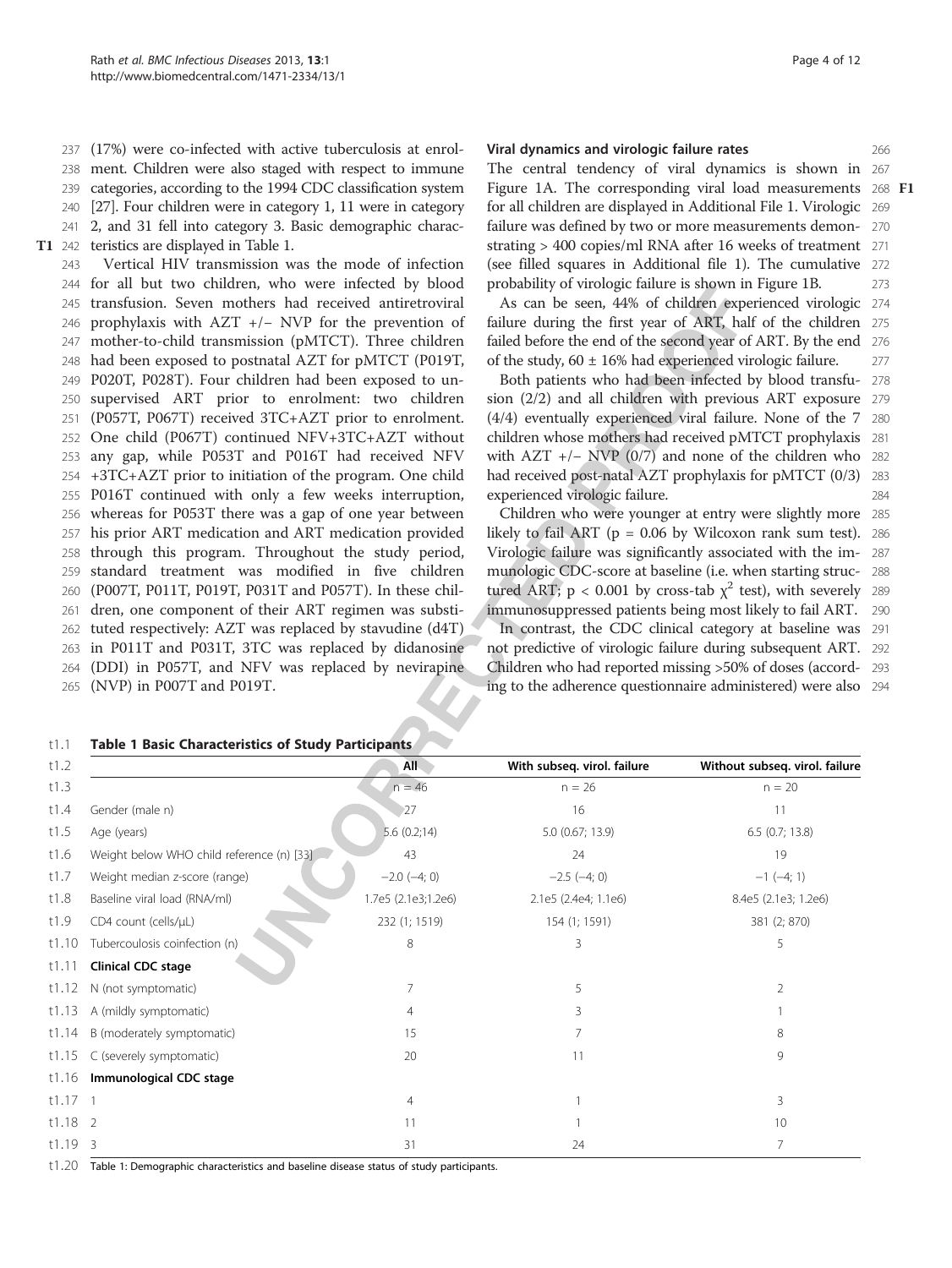<span id="page-4-0"></span>295 more likely to experience virologic failure ( $p = 0.05$ ; cross-296 tab  $\chi^2$  test).

### 297 Rates of immunologic & clinical progression and child 298 growth

**A**

106 **N=41**

**N=27**

**N=36**

 Neither immunologic CDC classification, nor clinical CDC classification at enrolment were correlated with the age of the children (but with the time between infection 302 and start of therapy,  $p = 0.39$  and  $p = 0.83$ ; test for non-zero correlation).

304 Study participants were classified in terms of CDC clin-305 ical and immune categories at enrolment, during year 1, F2 306 during year 2, and after year 2, as shown in Figures [2A-D.](#page-5-0)

 It can be seen in Figure 2A that at the time of enrol- ment, that the majority of study participants are clustered in the lower right corner (intensity of shading & percen- tages shown in the respective fields), which represents im- munologic suppression (high immunologic CDC scores) and numerous opportunistic infections (immunologic scores 'B' & 'C'). During year 1 after the onset of treatment (Figure [2B\)](#page-5-0) the study participants' scores are distributed almost equally throughout the space defined by the re- spective CDC clinical and immunologic classifiers. During year 2 after treatment initiation, most of the study partici- pants showed evidence of immunologic recovery and an overall decrease in the number of clinical signs of HIV/ AIDS, such as opportunistic infections (increasing percen- tages are found in the upper left corner in Figure [2C](#page-5-0)). After year two, a higher percentage of subjects are repre-

323 sented in the upper left corner of Figure [2D,](#page-5-0) while at the

**N=30**

**N=26**

**N=21**

**N=14 N=4 N=0 N=1**

same time there is a slight regression to the right, indicat- 324 ing an overall clinical deterioration. 325

The overall rate of clinical/immunologic disease progres- 326 sion per treatment year is shown in Figures [3B](#page-5-0)-D: for the 327 F3 first year after enrolment (panel B), for the second year after 328 enrolment (panel C), and for the time thereafter (panel D). 329 It can be seen that antiviral treatment had a very positive 330 effect on both immunologic and clinical parameters during 331 the first year after ART initiation as well as during the sub- 332 sequent year (the blue arrow pointing towards the upper- 333 left in Figures [3B and C](#page-5-0)). The rate of improvement was 334 −0.4 immunologic stages and −0.77 clinical stages during 335 the first year after treatment initiation and −0.65 immuno- 336 logic and −0.61 clinical stages from year 1 to year 2. 337

Immunologic improvement was minimal during year 338 three (−0.1 stages), whereas the clinical status of the study 339 participants worsened slightly by 0.16 stages on average 340 (the blue arrow pointing towards the upper-right in 341 Figure [3D\)](#page-5-0). The overall changes during year three are very 342 small. Whether these minor changes are also observable 343 in larger cohorts, or whether they indicate a stabilization 344 of immunologic and clinical progression warrants further 345 investigation. 346

The immunologic CDC-scores at the time of final assess- 347 ment were significantly correlated with virologic failure 348 (p<0.01; cross-tab  $\chi^2$  test), with patients failing therapy 349 showing higher scores (i.e. being more severely compro- 350 mised immunologically), while the final clinical CDC- 351 scores were not linked. 352

In summary, immunologic improvement became evi- 353 dent soon after initiation of ART and could be maintained 354

Day 168 185 196 202 315 340 356 368 410 636 737 916 1240



100

No. at risk 46

 $40$ 

**B**<br> $\frac{6}{2}$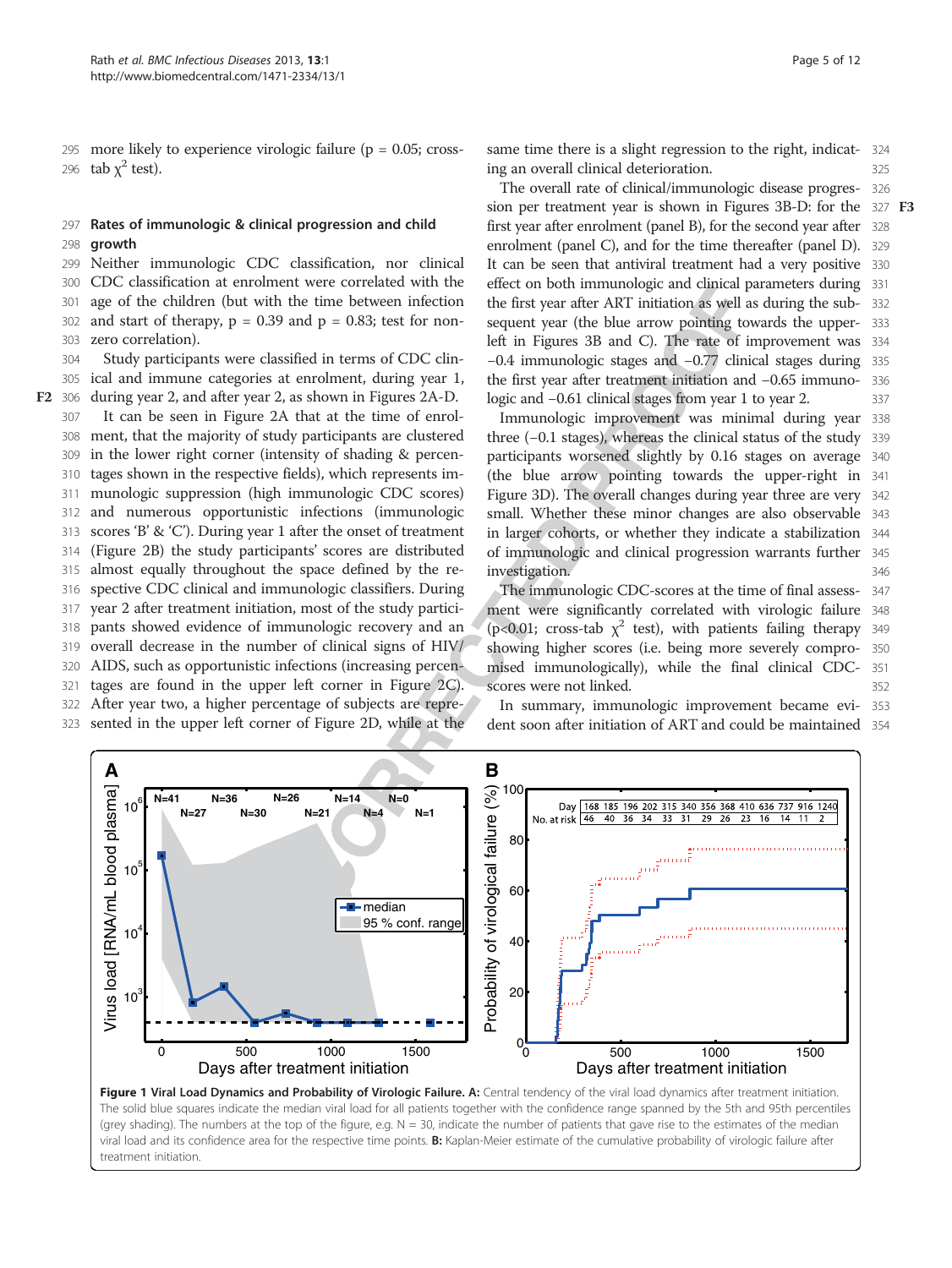

<span id="page-5-0"></span>



Figure 3 Disease Progression. Average rates of progression with respect to clinical and immune classifiers. A: The upper-left area indicates an overall improvement in terms of clinical and immune classifiers, whereas the upper-right area indicates immunological improvement but clinical deterioration. The lower-left area indicates immunological deterioration but clinical improvement, and the lower right area indicates deterioration with respect to both immunologic and clinical classifiers. **B:** The blue arrow indicates the overall rate of progression in the first year after treatment initiation (i.e. both clinical and immunologic parameters are improving). It was computed using the formula depicted in the Methods section ("Rates of clinical/immunological progression"). C: Overall rate of progression during the second year. D: Overall progression during the third year.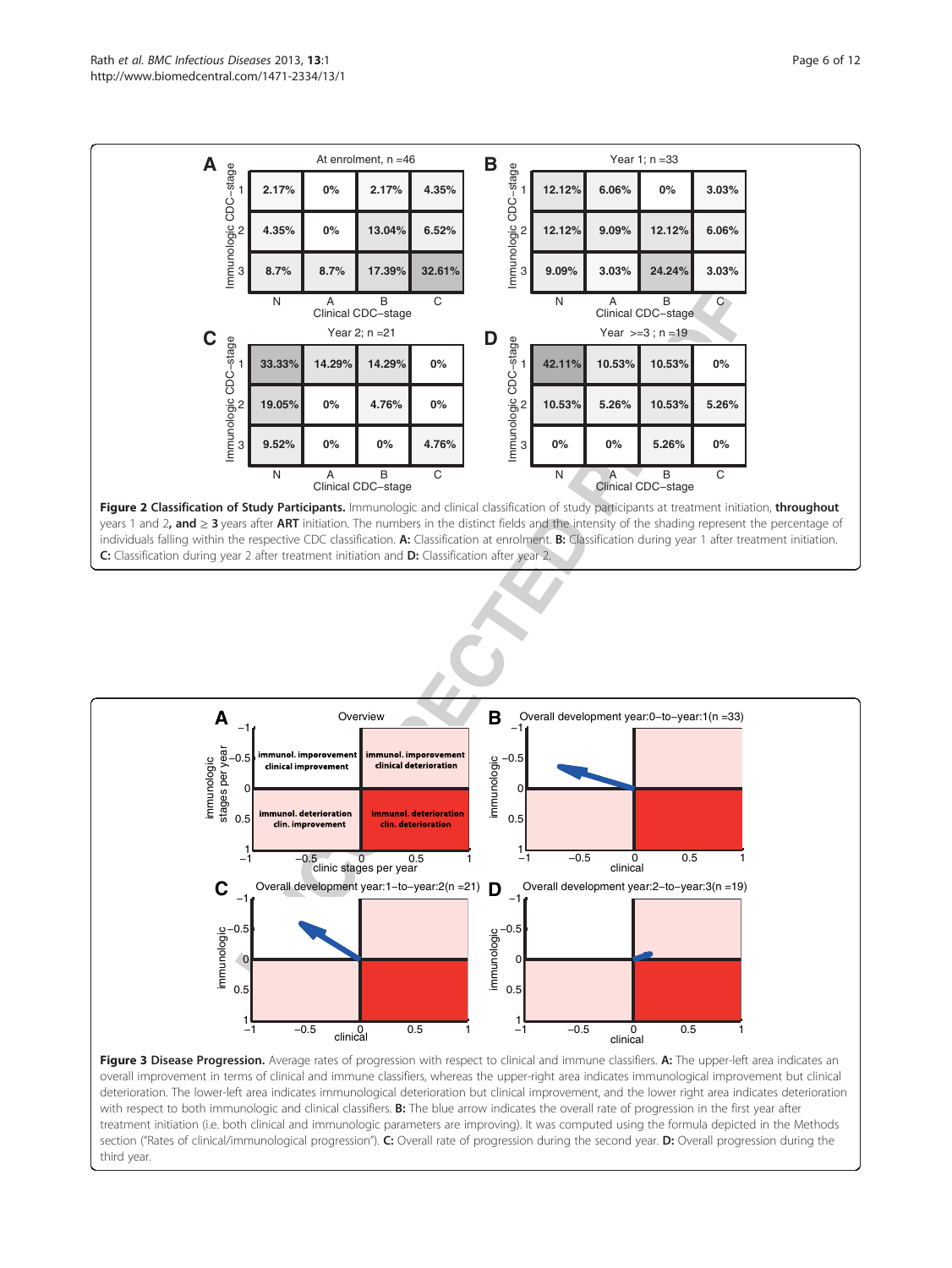in this cohort of first-line ART recipients, whereas the cli- nical improvement (with respect to CDC scores) seemed to lag behind, possibly due to the fairly advanced disease stages at baseline.

 The median weight after 1, 2 and 3 years of treatment was 20 kg, 22.3 kg and 23 kg, respectively. The median z- score was −1. During the first year of ART, 72% of the children showed negative z-scores, 75% in year 2 and 67% in/after year 3, which is a considerable improvement over child weight at enrolment, 93% showed negative z-scores.

#### 365 Drug resistance testing

 On average, drug resistance testing was performed at 2.4 years after the initiation of structured ART. Prior to the cross-sectional analysis of this treatment cohort, drug resistance information had not been available to direct the choice of treatment regimens. In ART-failing patients, the vast majority of drug resistance tests (96%) were per-formed at time points after virologic failure.

 Samples for RNA consensus sequencing were trans- ported as dried blood spots on Guthrie cards. RNA ampli- fication for consensus genotyping was possible in 14/46 samples (including 3 samples with a viral load slightly below 400 cp/ml), in 4 instances only the protease gene (PR) could be sequenced. All RNA consensus sequencing data is provided in Additional file [2](#page-9-0). Overall, 70% of HIV-1 RNA sequences were derived from individuals eventually failing ART. In the remaining cases, RNA could be ampli- fied from two patients whose viral load had just dropped below 400cp/ml, one had repeated measurements slightly below the threshold.

 Samples for DNA and RNA OLA testing were trans- ported as frozen plasma and PBMC samples after Ficoll- Hypaque centrifugation and separation. Of these, RNA- OLA testing was performed successfully in 20/46 (43%), in one case only the protease mutations could be tested by RNA-OLA. All OLA data is provided in Additional File [3](#page-9-0). As expected, the majority of samples yielding RNA-OLA results (80%) were derived from patients with detectable viral loads. DNA-OLA testing however was successful in almost all patient samples (45/46, 98%), of which 47% showed no evidence of virologic failure at the time of test- ing. Hence, DNA-OLA from frozen PBMC provided a sen- sitive tool for the cross-sectional assessment of archived drug resistance in this patient cohort. RNA consensus genotyping from dot blots and RNA-OLA from plasma vi- rions yielded results predominantly in individuals with already established virologic failure (over-representing those with viral loads above the 400cp/ml threshold).

#### 403 Drug resistance mutations

404 The M184V reverse transcriptase mutation was detected 405 in 80% of the sequenced RNA samples and tested positive 406 in 74% and 47% by RNA-OLA and DNA-OLA, whereas

thymidine associated mutations (TAMs: M41L, D67N, 407 K70R, L210W, T215F/Y, K219Q/E [[34](#page-11-0)]) were detected in 408 50% of sequenced viral RNA. Using RNA-OLA and DNA- 409 OLA, the T215Y and T215F mutations tested positive in 410 47% and 42%, respectively. 411

The protease mutation D30N was detected in 43% of 412 RNA genotyping samples and in 0% and 2% of available 413 RNA- and DNA-OLA samples. The N88D and L90M pro- 414 tease mutations were detected in 36% and 21% of geno- 415 typing samples, in 25% and 20% of RNA-OLA samples, 416 and in 42% and 44% of DNA-OLAs, respectively. 417

Children who were previously exposed to short-term 418 antivirals showed significantly higher numbers of resistance 419 mutations detected by DNA-OLA ( $p = 0.01$  by Wilcoxon 420 rank sum (WRS) test), but not by RNA-OLA ( $p = 0.26$ ; 421 WRS test) or genotyping  $(p = 0.18; WRS \text{ test})$  at the time 422 of cross-sectional analysis. Virologic failure was strongly 423 associated with the number of resistance mutations 424 detected by  $DNA-OLA$  ( $p < 0.001$ ; WRS test). 425

The detection of the M184V reverse transcriptase mu- 426 tation (indicating 3TC resistance) by any of the three 427 methods (genotyping, RNA-OLA or DNA-OLA) was sig- 428 nificantly more frequent in patients with virologic failure 429  $(p = 0.07<sup>b</sup>, p < 0.05<sup>c</sup>$  and  $p < 0.001<sup>c</sup>$ ). Also, the mutations 430 N88D and L90M (NFV resistance) were more frequently 431 detected by DNA-OLA in patients with virologic failure 432  $(p < 0.001$  and  $p < 0.05$ , respectively; WRS test). The pro- 433 tease mutation D30N was not detected more commonly 434 in cases of virologic failure (by any of the assays used), 435 neither were TAMs selected differentially in failing vs. 436 non-failing patients. 437

Detection of the M184V, N88D and L90M substitutions 438 by RNA OLA was highly sensitive for virologic failure 439 (sensitivity: 0.93, 1.0 and 1.0; binary classification test). 440 The ability to obtain positive results with the RNA OLA, 441 along with the detection of mutations M184V, N88D and 442 L90M, may thus suggest virologic failure in this cohort of 443 patients. 444

The detection of the same mutations (M184V, N88D 445 and L90M) by DNA-OLA yielded a slightly lower sensi- 446 tivity of 0.86, 0.9 and 0.75 for virologic failure, but the 447 assay could be performed in almost all patient samples 448 (regardless of virologic success or failure) indicating that 449 virologic failure may indeed be attributed to resistance 450 development at these three residues (these specific mu- 451 tations appear significantly more frequently in failing 452 patients, see Table [2\)](#page-7-0). 453 T2

### Relative sensitivities and specificities of the DNA- and 454 RNA-OLA 455

We evaluated the DNA-OLA and RNA-OLA relative to 456 each other in terms of a binary classification test: The 457 DNA-OLA yielded a sensitivity of 59% relative to the 458 RNA-OLA. Its relative specificity was 96%. Reversely, the 459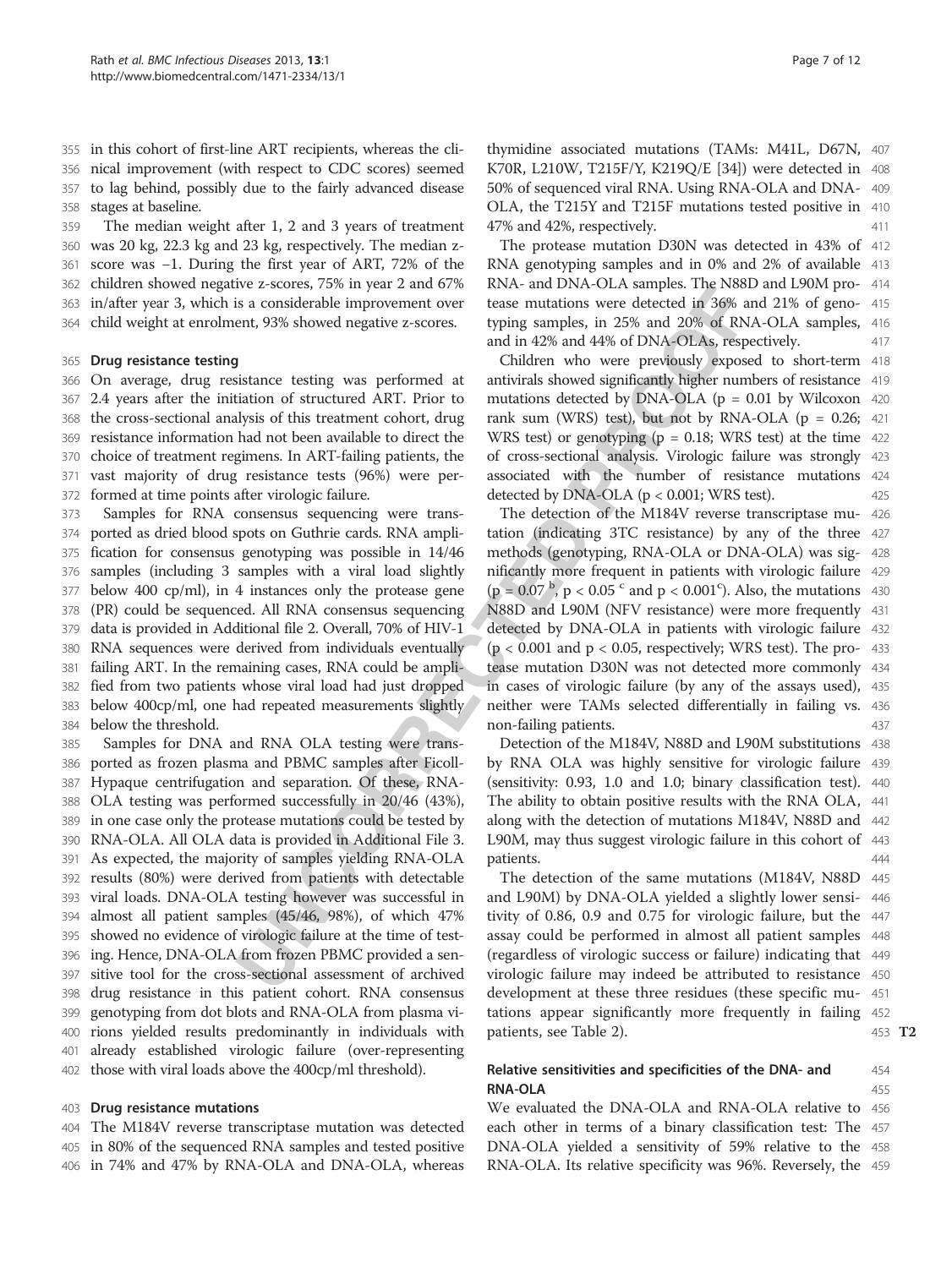<span id="page-7-0"></span>460 sensitivity of the RNA-OLA relative to the DNA-OLA T3 461 was 86%, whereas its specificity was 88%. (Table 3)

#### 462 Discussion

 There are two important aspects in this patient cohort, characteristic of ART cohorts in resource-limited set- tings: a) all patients received the same first-line anti- retroviral regimen and b) patients, on average, were in advanced stages of HIV/AIDS when starting their first antiretroviral regimen [\[35](#page-11-0)]. When antiretroviral therapy was first introduced in Peru, uniform criteria were estab- lished by the MINSA to ensure the allocation of resources and medication to those most in need. This first cohort of patients at the largest children's hospital in Peru suddenly became eligible for therapy at a time when many had already progressed to disease stages be-yond the eligibility threshold.

 The effect of delayed access to ART in this first cohort becomes evident in comparison to a recent study ob- serving the transmission of resistant virus in a much younger cohort of neonates and children with timely ac- cess to pMTCT and ART in Peru, revealing a predomin- ance of NNRTI mutations, whereas mutations conferring high-level resistance to ARV were still found to be rare [\[18\]](#page-10-0). This observation is unlikely an effect of age. Even though our cohort started treatment after the disease had progressed significantly, age by itself was not associated with an advanced clinical stage at enrollment. To the contrary, young age (thus earlier treatment initi- ation) seemed to favor virologic failure. This may also be due to a survivor effect, i.e. slower progression in those patients who had already survived the first years after 491 MTCT.

 Chances of virologic failure were high in this first pediatric cohort gaining access to ART in Peru in 2002/ 3, with ~44% showing virologic failure after the first year 495 of ART,  $\sim$ 53% after two years. The majority of children were in poor health, as evidenced by malnutrition 93% of children below the reference weight for the respective age group [[33\]](#page-11-0)) and a high prevalence of opportunistic infections. Of note, 43% showed AIDS-defining condi- tions and 17% co-infections with active tuberculosis. Im- munologically, 67% of the children had already r.eached the immunologic CDC category 3 (corresponding to an

| <b>Table 3 Detection of Resistance Mutations with DNA-OLA</b> t3.1 |  |
|--------------------------------------------------------------------|--|
| vs. RNA-OLA                                                        |  |

|        | DNA+ | DNA- | Sum $t3.3$ |          |
|--------|------|------|------------|----------|
| $RNA+$ | 36   | 25   | 61         | t3.4     |
| RNA-   | h    | 278  |            | 184 t3.5 |
| Sum    | 47   | 203  |            | t3.6     |

Table 3: Comparison of DNA-OLA and RNA-OLA. The field 'DNA+/RNA+' t3.7<br>denotes the number of resistance mutations positively detected by both DNA-t3.8 denotes the number of resistance mutations positively detected by both DNA-  $\frac{13.8}{13.9}$ <br>OLA and RNA-OLA whereas the field 'DNA-/RNA+' denotes the number of  $\frac{13.9}{13.9}$ OLA and RNA-OLA, whereas the field 'DNA-/RNA+' denotes the number of  $13.9$  resistance mutations where the DNA-OLA yielded a negative result and the  $13.10$ resistance mutations where the DNA-OLA yielded a negative result and the  $t=3.10$ <br>RNA-OLA vielded a positive result RNA-OLA vielded a positive result.

adult CD4 levels of  $< 200$  cells/ $\mu$ L) prior to gaining ac- 503 cess to structured ART. 504

Immunologic classification at baseline was very pre- 505 dictive for virologic failure. In agreement with studies in 506 industrialized countries [[36,37\]](#page-11-0), these findings indicate 507 that the percentage of CD4 cells in children with HIV/ 508 AIDS (i.e. the immunologic category) could be used to 509 guide treatment initiation. In fact, the immunologic clas- 510 sification may be more valuable for the decision of ART 511 initiation than relying on DNA-PCR results alone [\[38\]](#page-11-0). 512

Despite relatively high rates of virologic failure in this 513 cohort, both immunological and clinical conditions 514 improved during ART, in particular throughout the first 515 and second years of treatment. Thereafter little add- 516 itional improvement was achieved. Overall, from the 517 time of initiation of ART up until the time of the cohort 518 assessment, 57% had showed marked improvement with 519 respect to their clinical status (as measured by CDC cat- 520 egory/visit), whereas 35% were unchanged clinically, and 521 only 8% showed disease progression. With respect to the 522 immunologic CDC-scores, 76% had improved, 22% had 523 experienced no change, and 2% showed a decline in 524 CD4 counts. 525

For improved visualization of the overall development 526 of treatment cohorts during ART, we summarized the 527 clinical and immunological response to therapy in an in- 528 novative fashion using a Clinical Course Integrated Dis- 529 play (CCID) with 3-by-4 tables based on the revised 530 CDC clinical and immunological categories [[27\]](#page-11-0). Here, 531 we applied the CDC scores as a flexible tool to examine 532 the cohort on a yearly basis, allowing for CDC scores to 533 improve or deteriorate, according to the CD4 counts 534 and reported clinical symptoms. Using this simple 535

t2.1 Table 2 Frequency of Mutations Detected by Different Assays

| t2.2 |                       | M184V        | TAM                 | n  | Virol. Failure | D30N | <b>N88D</b>  | L90M | n              | Virol. Failure |
|------|-----------------------|--------------|---------------------|----|----------------|------|--------------|------|----------------|----------------|
| t2.3 | <b>RNA Genotyping</b> | 80%          | 50%                 |    | 70%            | 43%  | 36%          | 21%  | 14             | 70%            |
| t2.4 | <b>RNA-OLA</b>        | $74\%$ **    | $47\%$ <sup>3</sup> | 19 | 84%            | 0%   | 25%          | 20%  | 20             | 80%            |
| t2.5 | <b>DNA-OLA</b>        | $***$<br>47% | 42%                 | 45 | 53%            | 2%   | $***$<br>42% | 44%  | 4 <sup>5</sup> | 53%            |

t2:6 Table 2: Frequency of mutations detected by RNA genotyping, RNA-OLA and DNA-OLA.

t2.7 associated with virologic failure ( $p < 0.1$ ),

 $t2.8$  \*\*strongly associated with virologic failure (p < 0.05),

 $t2.9$  \*\*\* very strong association with virologic failure (p < 0.001).

t2.10  $3$  only T215F and T215Y.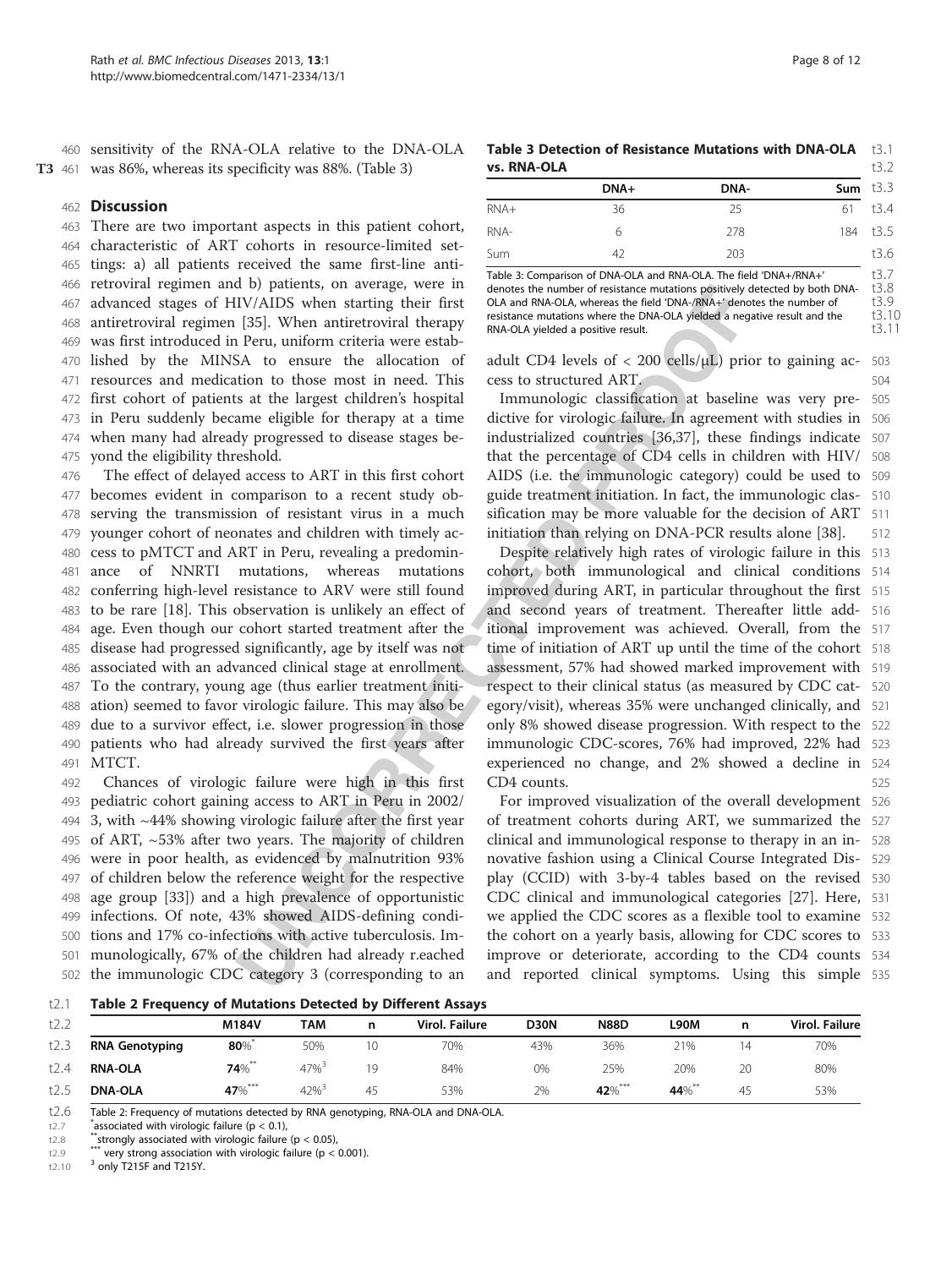system in cross-sectional analyses and surveillance pro- grams, rates of disease progression (Figure [3\)](#page-5-0) may be computed for different cohorts allowing the comparison of treatment strategies in terms of their clinical and im- munologic effects in a given population. This system may be applicable to similar cohort studies in developed and developing countries alike, especially in conjunction with cross-sectional analyses of antiretroviral drug resistance.

 Previous exposure to (often incomplete) ART was signifi- cantly associated with virologic failure, indicating that short courses of unsupervised ART prior to the initiation of co- ordinated long-term treatment programs may be counter- productive as they may lead to the rapid development of drug resistance. Archived drug resistance mutations, ac- quired during previous exposures to antiretrovirals and still present in the PBMC compartment may be detected reli-ably by DNA OLA.

 Exposure of the newborn to post-natal pMTCT with AZT did not increase the likelihood of subsequent virolo- gic failure, neither did maternal exposure to pMTCT with AZT +/− NVP. There are three possible explanations why pMTCT did not affect subsequent treatment success:

- 558 a) The pMTCT did not lead to a transmission/selection 559 and "archivation" of drug resistance,
- 560 b)Although drug resistance against the pMTCT
- 561 regimen (i.e. AZT +/− NVP) developed and was 562 archived, it did not impede the success of subsequent
- 563 triple-drug ART consisting of AZT + 3TC + NFV.
- 564 c) Drug resistance did not persist until the initiation of 565 ART.

 In fact, in only one child (P028T) we detected archived drug resistance by DNA OLA (mutation 215Y; AZT re- sistance) at the time of cross-sectional resistance testing. This child (P028T) did not encounter virologic failure (hinting towards scenario b).

571 Drug resistance in the context of pMTCT may emerge-572 or be transmitted - by two possible mechanisms:

- 573 (i) Drug resistant virus is selected in the mother and
- 574 passed on to the child (e.g. during birth or
- 575 breastfeeding).
- 576 (ii) The newborn is infected with susceptible virus and
- 577 subsequently selects drug resistant virus, e.g. during 578 ARV exposure.

 Ad (i): When a single dose of antivital medication for maternal pMTCT is administered at the onset of labor, it is rather unlikely that drug resistant virus is passed on to the child. Although the pMTCT regimen may induce a se- lective pressure on the maternal virus, there is hardly enough time for this virus to be selected to sufficient numbers to be transmitted during birth, see also [[39](#page-11-0)].

However, drug resistant virus may, with some probability, 586 be transmitted during subsequent breastfeeding [[39](#page-11-0)]. 587

Newborns P019T, P020T and P028T were not breastfed 588 and their mothers received a single dose of AZT +/− NVP 589 shortly before birth. However, these newborns received 590 6 mg/day (P019T, P020T) or 28 mg/day (P028T) of post- 591 natal AZT. As explained above, postnatal AZT adminis- 592 tered to P028T may explain the archiving of AZT resist- 593 ance in the child's PBMC DNA (case ii). However, this did 594 not lead to subsequent therapeutic failure (case b). 595

The mothers of newborns P002T, P003T, P027T and 596 P046T were breastfeeding. They received extended AZT 597 for periods shorter than the actual duration of breastfeed- 598 ing. None of these children (P002T, P003T, P027T and 599 P046T) showed evidence of archived AZT resistance 600 based on DNA-OLA at the time of cross-sectional assess- 601 ment. These children could have either been infected with 602 susceptible virus during labour, or during breastfeeding 603 (after cessation of extended maternal AZT), or else resis- 604 tance may not have persisted until treatment initiation or 605 until the DNA OLA was performed. 606

A potential weakness of a cross-sectional study design is 607 that clinical and laboratory data from the beginning of 608 ART up until the date of cross-sectional analysis had to be 609 extracted from medical records and parent/patient inter- 610 views. Adherence data using the PACTG questionnaire 611 are always self-reported. This study design does not allow 612 for detailed cause-effect analyses, prospective surveillance 613 and follow-up visits, or the assessment of mortality data. 614 The cross-sectional analysis however does reflect the real- 615 world effectiveness of a medical intervention in a low- 616 resource setting, which often includes patients who would 617 not typically be able to participate in controlled clinical 618 trials. The focus of this study was the assessment of the 619 usefulness of cross-sectional resistance testing using the 620 DNA versus RNA OLA. 621

The DNA OLA may be particularly useful for the pur- 622 poses of population-based surveillance in low resource set- 623 tings where genotyping tests may not be readily available. 624 The DNA-OLA was very indicative for the presence of re- 625 sistance (high specificity, low false positive rate), but less 626 indicative for the absence of resistance (low sensitivity, high 627 false negative rate) in comparison to the RNA OLA. To 628 the contrary, the RNA-OLA was more useful to determine 629 the absence rather than the presence of drug resistance. 630 Therefore, DNA-OLA can be used to rule-in resistance, 631 whereas RNA-OLA may be used to rule-out resistance. 632

The detection of the resistance mutations M184V, 633 N88D and L90M by DNA-OLA was highly sensitive for 634 virologic failure in this cohort treated with lamivudine- 635 azidothymidine-nelfinavir as first-line therapy. The ana- 636 lysis of archived HIV-DNA resistance in PBMC provided 637 useful results in most patients, even if virologic failure was 638 not (yet) evident. The DNA-OLA may detect resistance 639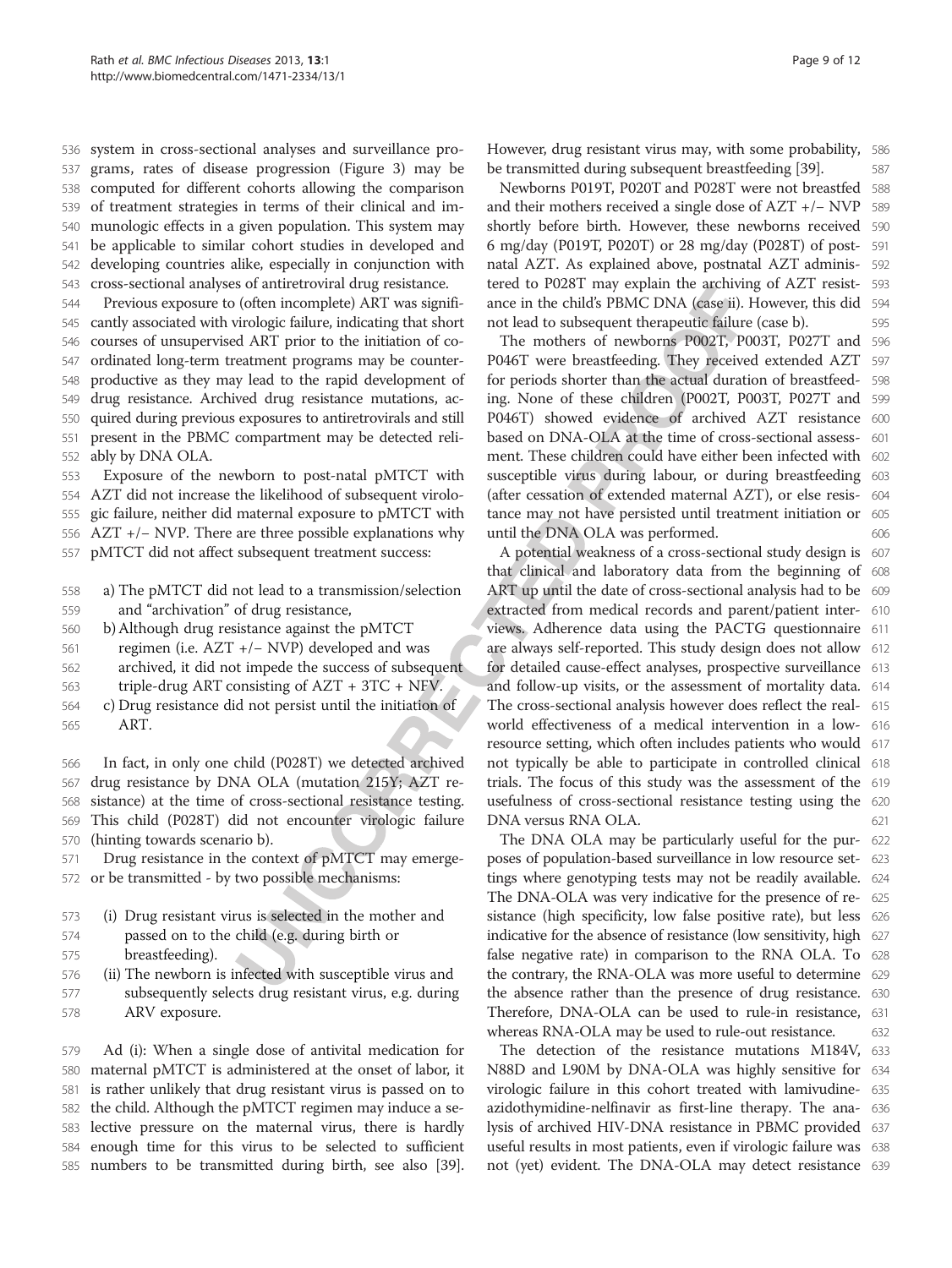<span id="page-9-0"></span> mutations that have been acquired during previous expo- sure to erratic short-term ART, still present in the lym- phocyte compartment. This may occur in low-resource settings before antivirals become universally available, when patients and their families are restricted to tempor- ary access to limited, often insufficient amounts of anti- viral medications. Turnover rates within the lymphocyte compartment may however be too low for the early detec- tion of antiretroviral drug resistance during therapy (i.e. in time before viral failure becomes apparent).

 A possible strategy for the improvement of ART in resource-poor settings (where genotyping is often not avail- able) could be to use the DNA-OLA as a baseline screen- ing tool before starting therapy. This could be combined with the use of RNA-OLA in those patients experiencing virologic failure. Notably, a positive RNA OLA at posi- tions M184V, N88D or L80M was highly sensitive for vi- rologic failure (sensitivity: 0.93, 1.0 and 1.0, respectively). Therefore, drug resistance monitoring at key residues using RNA OLA in patients experiencing virologic failure may be particularly useful as an economical indicator of drug resistance and could suggest a treatment change.

 Success rates could likely be improved even further if treatment was initiated at higher CD4 counts, in line with recent revisions of the treatment guidelines in industria- lized countries (initiation of treatment at an adult CD4 count of 350 cell/μL) [\[36,37](#page-11-0)]. This is in agreement with re- cent reports from other cohorts in Latin America. A re- cent cross-sectional analysis and evaluation of clinical outcomes of ART in Latin America showed that nearly half of the patients were so-called "late testers/presenters". Evaluations of outcomes with ART in Latin American children revealed a higher incidence of opportunistic infections when compared to US cohorts (such as PACTG 129C) [[36,37\]](#page-11-0).

 While consensus RNA genotyping (if available) will likely remain the mainstay of individualized resistance testing during ongoing antiretroviral therapy, the appli- cability of the OLA in population-based surveillance re- mains to be fully assessed in larger cohorts, including cost-effectiveness analyses and assessments of the per- sonnel and training required for either method. At the time of the study, genotyping was not available. In recent years, capacities for monitoring drug resistance have been expanded at the Peruvian INS including sequencing faci- lities and an e-health driven, web-based laboratory infor- mation system [\[40,41\]](#page-11-0). The national ART program was expanded in 2004 to include larger parts of the population living with HIV/AIDS, including infants in earlier stages of HIV infection [\[41-43\]](#page-11-0).

 Our data emphasize the need for timely antiretroviral treatment initiation and early HIV testing to contribute to this aim [[5,12,](#page-10-0)[35,44\]](#page-11-0). For children undergoing therapy, regular follow-up visits with viral load and resistance testing 699

729

and concrete measures to monitor and improve adherence 694 (using PDA's, cellphone reminders and other e-health fea- 695 tures) may be a key to success of ART in Latin America 696 and beyond [\[45-52](#page-11-0)]. 697

#### Conclusions 698

- 1. HIV drug resistance was the major factor 700 contributing to virologic failure of antiretroviral 701 therapy in this cohort of children with delayed access 702 to structured ART in Lima, Peru. 703
- 2. In most instances, virologic failure occurred early in 704 the course of treatment and commonly after previous 705 exposure to unsupervised ART, but not in relation to 706 pMTCT. 707
- 3. The DNA OLA method detected antiretroviral 708 resistance at key positions independently of virologic 709 failure in the form of integrated DNA (in PBMC),  $\qquad$  710 whereas the RNA OLA detected antiviral resistance 711 in viral RNA (in plasma) only after virologic failure. 712 Antiviral resistance was more readily detected by 713 OLA than by RNA consensus genotyping (from dried 714 blood spots). 715 4. The DNA-OLA could be used prior to treatment 716 initiation to rule-out archived drug resistance to  $717$
- standard regimens, in particular when previous 718 exposure to antiretrovirals is anticipated. The RNA- 719 OLA could be used to guide the choice of second- 720 line antiretrovirals in patients switching ART 721 regimens after experiencing virologic failure. 722
- Endnotes 723

| <sup>a</sup> confirmed by DNA-PCR/viral load at 6 months, or 724 |     |
|------------------------------------------------------------------|-----|
| by ELISA at/after 18 months or AIDS-defining diagnosis 725       |     |
| <sup>b</sup> Fisher's exact test                                 | 776 |
| $\int c \chi^2$ test                                             | 727 |

#### Additional files 728

[Additional file 1:](http://www.biomedcentral.com/content/supplementary/1471-2334-13-1-S1.pdf) Individual viral load dynamics in children after | 731 treatment initiation, stratified by responders (black solid dots) and | 732 children who experienced virologic failure (red squares). 233 [Additional file 2:](http://www.biomedcentral.com/content/supplementary/1471-2334-13-1-S2.xls) Sequencing Data. Table with the raw viral  $734$ <br>sequencing data from dried blood spots. sequencing data from dried blood spots. [Additional file 3](http://www.biomedcentral.com/content/supplementary/1471-2334-13-1-S3.xlsx) OLA Data. Table with the raw OLA data from  $736$ <br>plasma (RNA-OLA) and PBMCs (DNA-OLA).

plasma (RNA-OLA) and PBMCs (DNA-OLA).

#### Abbreviations 738

INS: Instituto Nacional del Salud (Peruvian National Institutes of Health); 739 IESN: Instituto Especializado de Salud del Niño; PRISMA: Asociación Benéfica 740 Proyectos en Informática, Salud, Medicina y Agricultura; MINSA: Ministerio de 741 Salud del Peru; PACTG: Pediatric AIDS Clinical Trials Group; ART: Antiretroviral Therapy; MTCT: Mother-to-child transmission; pMTCT: Prevention of mother-<br>to-child transmission; AZT: Azidotymidine; 3TC: Lamivudine (LMV); 744 to-child transmission; AZT: Azidotymidine; 3TC: Lamivudine (LMV); 744<br>NFV: Nelfinavir; NRTI: Nucleoside-analoque Reverse Transcriptase Inhibitors; 745 NFV: Nelfinavir; NRTI: Nucleoside-analogue Reverse Transcriptase Inhibitors; 745 NNRTI: Non-nucleoside-analogue Reverse Transcriptase Inhibitors; PI: Protease 746 Inhibitor; OLA: Oligonucleotide Ligation Assay; PCR: Polymerase Chain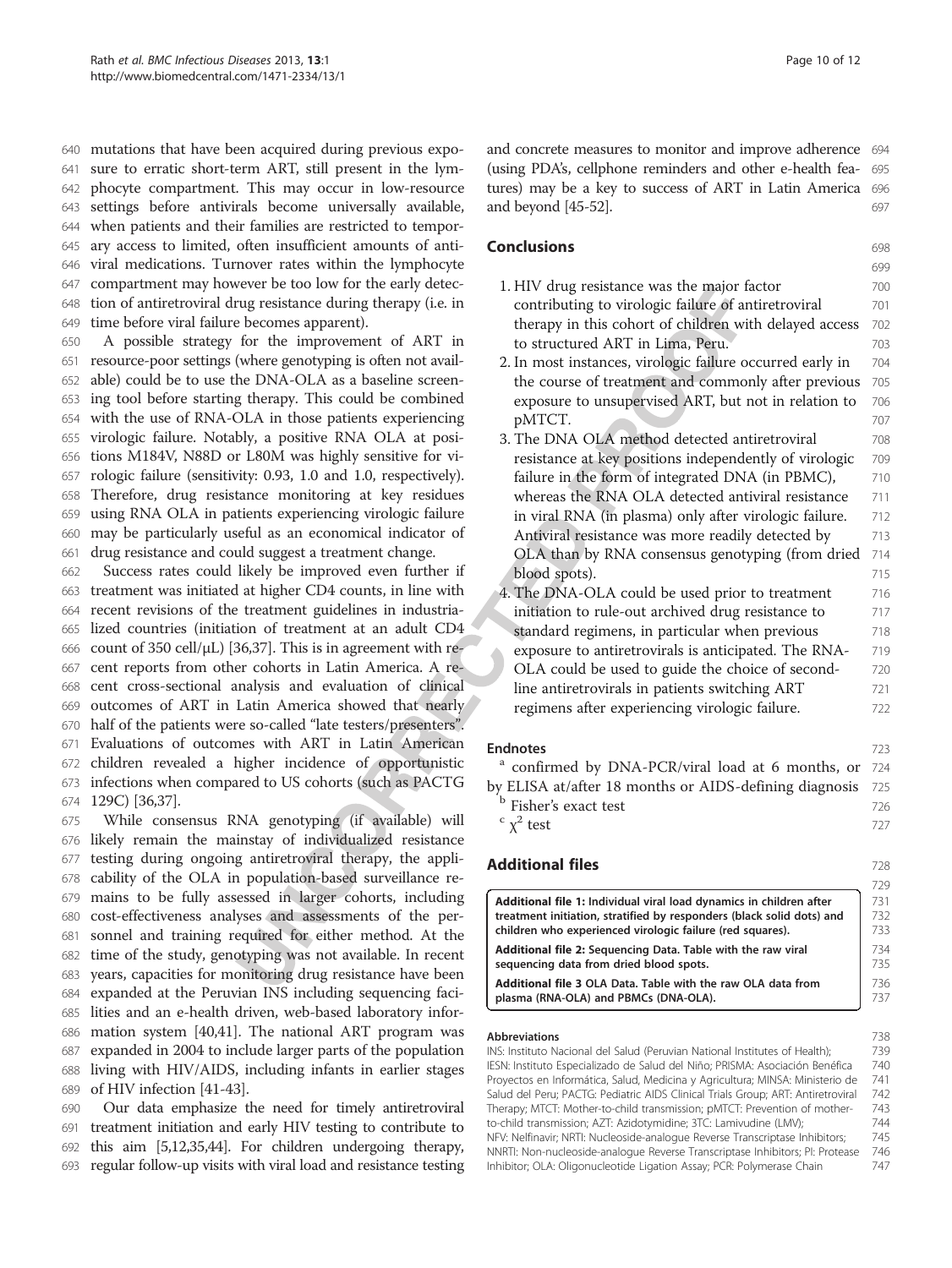<span id="page-10-0"></span>748 Reaction; RNA: Ribonucleic Acid; DNA: Desoxyribonucleic Acid; WHO: World 749 Health Organization; HIV: Human immunodeficiency virus; AIDS: Acquired

750 Immunodeficiency Syndrome.

751 Competing interest

752 All authors declare no competing interests.

#### 753 Authors' contributions

- 754 Study concept and design: BAR, RAO, RVD, DKK. Acquisition of data: BAR,
- 755 GSC, MEC, LK. Laboratory Analyses: BAR, PC; AMA, JER, DKK. Analysis and
- 756 interpretation of data: MVK, BAR. Drafting of the manuscript: BAR, MVK.
- 757 Critical revision of the manuscript for intellectual content: DKK, RAO, RVD,
- 758 AMA, GSC, PC. Statistical analysis: MVK. All authors read and approved the 759 manuscript.
- 

## 760 **Acknowledgements**<br>761 The authors kindly the

- The authors kindly thank the staff of the non-governmental organization P.R.
- 762 I.S.M.A in Lima, Peru, for their help with the data entry and the abstraction of
- 763 medical records, as well as with the preparation, shipping and handling of
- 764 blood samples. They thank Prof. Robert Gilman, Johns Hopkins University/
- 765 Bloomberg School of Public Health, the INS and the INSN for
- 766 accommodating and supporting the study project in Lima. They also thank
- 767 Nedra Lacour for the viral load measurements and RNA extraction at the 768 Tulane PACTU Jahoratory and Prof. Lisa Frenkel University of Washington
- Tulane PACTU laboratory and Prof. Lisa Frenkel, University of Washington, for
- 769 her advice with respect to the OLA testing. All authors declare no
- 770 competing interests.

# 771 **Funding**<br>772 The auth

- The authors have no conflicts of interest to declare. This pro bono project
- 773 was sponsored by the Department of Pediatrics, Division of Infectious<br>774 Diseases at Tulane University Health Sciences Center in New Orleans
- Diseases at Tulane University Health Sciences Center in New Orleans,
- 775 Louisiana. The OLA PRC Primers and Protocol (open-source) provided by the
- 776 US National Institutes of Health. Max von Kleist acknowledges funding from
- 777 the DFG research center MATHEON provided through project A21<br>778 "Modeling, Simulation and Therapy Optimization for Infectious Dis
- "Modeling, Simulation and Therapy Optimization for Infectious Diseases"

#### 779 Author details

- 780 <sup>1</sup>Department of Pediatrics, Division of Pneumonology-Immunology, Charité
- 781 University Medical Center, Berlin, Germany. <sup>2</sup>Department of Pediatrics,
- 782 Division of Infectious Diseases, Tulane University Health Sciences Center,<br>783 New Orleans Louisiana USA <sup>3</sup>Department of Mathematics and Comput
- 783 New Orleans, Louisiana, USA. <sup>3</sup> Department of Mathematics and Computer
- 784 Science, Free University Berlin, Berlin, Germany. <sup>4</sup>Infectious Diseases Service,
- 785 Instituto Nacional de Salud del Niño, Principal Professor of the Medicine
- 786 School Universidad Peruana Cayetano Heredia, Lima, Peru. <sup>5</sup>Executive
- 787 Directorate of Research, National Institute of Health, Lima, Peru. <sup>6</sup>Asociación
- 788 Benéfica PRISMA, Lima, Peru. <sup>7</sup>Department of Microbiology, Immunology &
- 789 Parasitology, Louisiana State University Health Sciences Center, New Orleans,
- 790 Louisiana, USA. <sup>8</sup>Center for AIDS Research, Stanford University, Stanford, Palo 791 Alto, USA. <sup>9</sup>Department of Pediatrics, Universidad Peruana Cayetano Heredia,
- 
- 792 Lima, Peru. <sup>10</sup>Department of Pediatrics, Division of<br>793 Ppeumopology-Immunology Charité University M Pneumonology-Immunology, Charité University Medical Center,
- 794 Augustenburger Platz 1, Berlin 13353, Germany.
- 795 Received: 2 June 2012 Accepted: 21 December 2012
- 796 Published: 2 January 2013

#### 797 References

- 798 1. UNAIDS: Report on the Global AIDS Epidemic Executive Summary. Geneva, 799 Switzerland: UNAIDS - Joint United Nations Programme on HIV/AIDS: Edited by HIV/AIDS U-JUNPo: 2004:1-22.
- 801 2. Hainaut M, Ducarme M, Schandene L, Peltier CA, Marissens D, Zissis G, 802 Mascart F, Levy J: Age-related immune reconstitution during highly active 803 antiretroviral therapy in human immunodeficiency virus type 1-infected
- 804 **children.** Pediatr Infect Dis J 2003, 22(1):62-69. 805 3. Curioso WH, Kepka D, Cabello R, Segura P, Kurth AE: Understanding the 806 facilitators and barriers of antiretroviral adherence in Peru: a qualitative 807 study. BMC Public Health 2010, 10:13.
- 808 4. Franke MF, Murray MB, Munoz M, Hernandez-Diaz S, Sebastian JL, Atwood S,
- 809 Caldas A, Bayona J, Shin SS: Food Insufficiency is a Risk Factor for

Suboptimal Antiretroviral Therapy Adherence among HIV-Infected Adults 810 in Urban Peru. AIDS Behav 2011, 15(7):1483-1489. 5. Franke MF, Munoz M, Finnegan K, Zeladita J, Sebastian JL, Bayona JN, Shin 812<br>SS: Validation and abbreviation of an HIV stigma scale in an adult 813 SS: Validation and abbreviation of an HIV stigma scale in an adult

- spanish-speaking population in urban Peru. AIDS Behav 2010, 814 815<br>Fsteban PM. Thahn TG. Bravo JF. Roca I K. Ouispe NM. Montano SM. Zunt JR: 816 6. Esteban PM, Thahn TG, Bravo JE, Roca J.K. Quispe NM, Montano SM, Zunt JR:
- Malnutrition associated with increased risk of peripheral neuropathy in 817<br>Peruvian children with HIV infection *| Acquir Immune Defic Syndr* 2009 818 Peruvian children with HIV infection. J Acquir Immune Defic Syndr 2009, 819 / 52(5):656–658.<br>- Willia IH Echevarria I Westfall AQ Iglesias D. Henostroza G. Seas C
- Willig JH, Echevarria J, Westfall AO, Iglesias D, Henostroza G, Seas C, 820<br>Mugavero MT Allison J, Paz J, Hernandez E, et al: **Durability of initial** 821 Mugavero MJ, Allison J, Paz J, Hernandez F, et al: Durability of initial 821<br>antiretroviral therany in a resource-constrained setting and the potential 822 antiretroviral therapy in a resource-constrained setting and the potential 822<br>need for zidovudine weight-based dosing *LAcquir Immune Defic* Syndrum need for zidovudine weight-based dosing. J Acquir Immune Defic Syndr
- 2010, 53(2):215–221. 824 8. Shin S, Munoz M, Zeladita J, Slavin S, Caldas A, Sanchez E, Callacna M, Rojas C, Arevalo J, Sebastian JL, et al: How does directly observed therapy work? 826 The mechanisms and impact of a comprehensive directly observed 827 therapy intervention of highly active antiretroviral therapy in Peru. 828 Health Soc Care Community 2011, 19(3):261–271.<br>Reynolds NR, Testa MA, Marc LG, Chesney MA, Neidig JL, Smith SR, Vella S, 830
- 9. Reynolds NR, Testa MA, Marc LG, Chesney MA, Neidig JL, Smith SR, Vella S, Robbins GK: Factors influencing medication adherence beliefs and self-<br>831 efficacy in persons naive to antiretroviral therapy: a multicenter,  $832$ <br>cross-sectional study  $A/DS$   $Rehav$   $2004$   $B/2141-150$   $833$ cross-sectional study. AIDS Behav 2004, 8(2):141-150.
- Pontali E, Feasi M, Toscanini F, Bassetti M, De Gol P, Nuzzolese A, Bassetti D: 834 Adherence to combination antiretroviral treatment in children. 835 HIV Clin Trials 2001, 2(6):466–473. 836
- 11. Cesar C, Shepherd BE, Krolewiecki AJ, Fink VI, Schechter M, Tuboi SH, Wolff M, Pape JW, Leger P, Padgett D, et al: Rates and reasons for early change 838 of first HAART in HIV-1-infected patients in 7 sites throughout the 839 Caribbean and Latin America. PLoS One 2010, 5(6):e10490. 840
- Munoz M, Bayona J, Sanchez E, Arevalo J, Sebastian JL, Arteaga F, Guerra D, 841 Zeladita J, Espiritu B, Wong M, et al: Matching Social Support to Individual 842 Needs: A Community-Based Intervention to Improve HIV Treatment 843 Adherence in a Resource-Poor Setting. AIDS Behav 2011, 15(7):1454-1464. 844 13. Eshleman SH, Mracna M, Guay LA, Deseyve M, Cunningham S, Mirochnick 845<br>146. M. Musoke P. Fleming T: Glenn Fowler M. Mofenson J. M. et al.: Selection 846 M, Musoke P, Fleming T: Glenn Fowler M, Mofenson LM et al.: Selection and fading of resistance mutations in women and infants receiving 847 nevirapine to prevent HIV-1 vertical transmission (HIVNET 012). AIDS 848 2001, 15(15):1951–1957. 849
- 14. Wang ME, Castillo ME, Montano SM, Zunt JR: Immune reconstitution 850<br>
inflammatory syndrome in human immunodeficiency virus-infected 851 inflammatory syndrome in human immunodeficiency virus-infected children in Peru. Pediatr Infect Dis J 2009, 28(10):900–903. 852
- 15. MINSA: Aprobación de la directiva. In. Lima, Peru: Ministerio de Salud del 853 Peru (MINSA): Tratamiento Antiretroviral en los niños infectados por el VIH; 854 2002. 855
- 16. MINSA: Guía Nacional de Manejo del Niño infectado por el VIH.: In. Lima: 856 Ministerio de Salud del Peru (MINSA); 1999. **1998** en anticada en anticada en anticada en anticada en anticada en a
- 17. DIRECTIVA No. 020 2003-MINSA/DGSP-DEAIS-V.01: 2003 [[http://www.](http://www.sgcnnavih.cepesju.org/Normativas/DIRECTIVA_020-2003-MINSA_DGSP-DEAIS-V.01.pdf) 858 [sgcnnavih.cepesju.org/Normativas/DIRECTIVA\\_020-2003-MINSA\\_DGSP-](http://www.sgcnnavih.cepesju.org/Normativas/DIRECTIVA_020-2003-MINSA_DGSP-DEAIS-V.01.pdf) [DEAIS-V.01.pdf\]](http://www.sgcnnavih.cepesju.org/Normativas/DIRECTIVA_020-2003-MINSA_DGSP-DEAIS-V.01.pdf). 860
- 18. Soria J, Bull M, Mitchell C, Rosa AL, Dross S, Kraft K, Coombs R, Ticona E, 861 Frenkel L: Transmitted HIV Resistance to First-Line Antiretroviral Therapy 862 in Lima. AIDS Res Hum Retroviruses 2012, 28(4):333-8.
- 19. Ellis GM, Mahalanabis M, Beck IA, Pepper G, Wright A, Hamilton S, Holte S, 864 Naugler WE, Pawluk DM, Li CC, et al: Comparison of oligonucleotide 865 ligation assay and consensus sequencing for detection of drug-resistant 866 mutants of human immunodeficiency virus type 1 in peripheral blood 867 mononuclear cells and plasma. J Clin Microbiol 2004, 42(8):3670-3674. 868
- 20. Schinazi RF, Schlueter-Wirtz S, Stuyver L: Early detection of mixed 869 mutations selected by antiretroviral agents in HIV-infected primary 870 human lymphocytes. Antivir Chem Chemother 2001, 12(Suppl 1):61-65. 871
- 21. Frenkel LM, Wagner LE 2nd, Atwood SM, Cummins TJ, Dewhurst S: Specific, 872 sensitive, and rapid assay for human immunodeficiency virus type 1 pol 873<br>mutations associated with resistance to and didanosine *LClin Microbiol 874* mutations associated with resistance to, and didanosine. J Clin Microbiol 1995, 33(2):342–347. 875
- 22. Cassol SA, Read S, Weniger BG, Pilon R, Leung B, Mo T: Diagnosis and 876 Direct Automated Sequencing of HIV-1 From Dried Blood Spots (DBS) 877 Collected on Filter Paper. Methods Mol Med 1999, 17:125–138. 878
- 23. Sherman GG, Stevens G, Jones SA, Horsfield P, Stevens WS: Dried blood 879